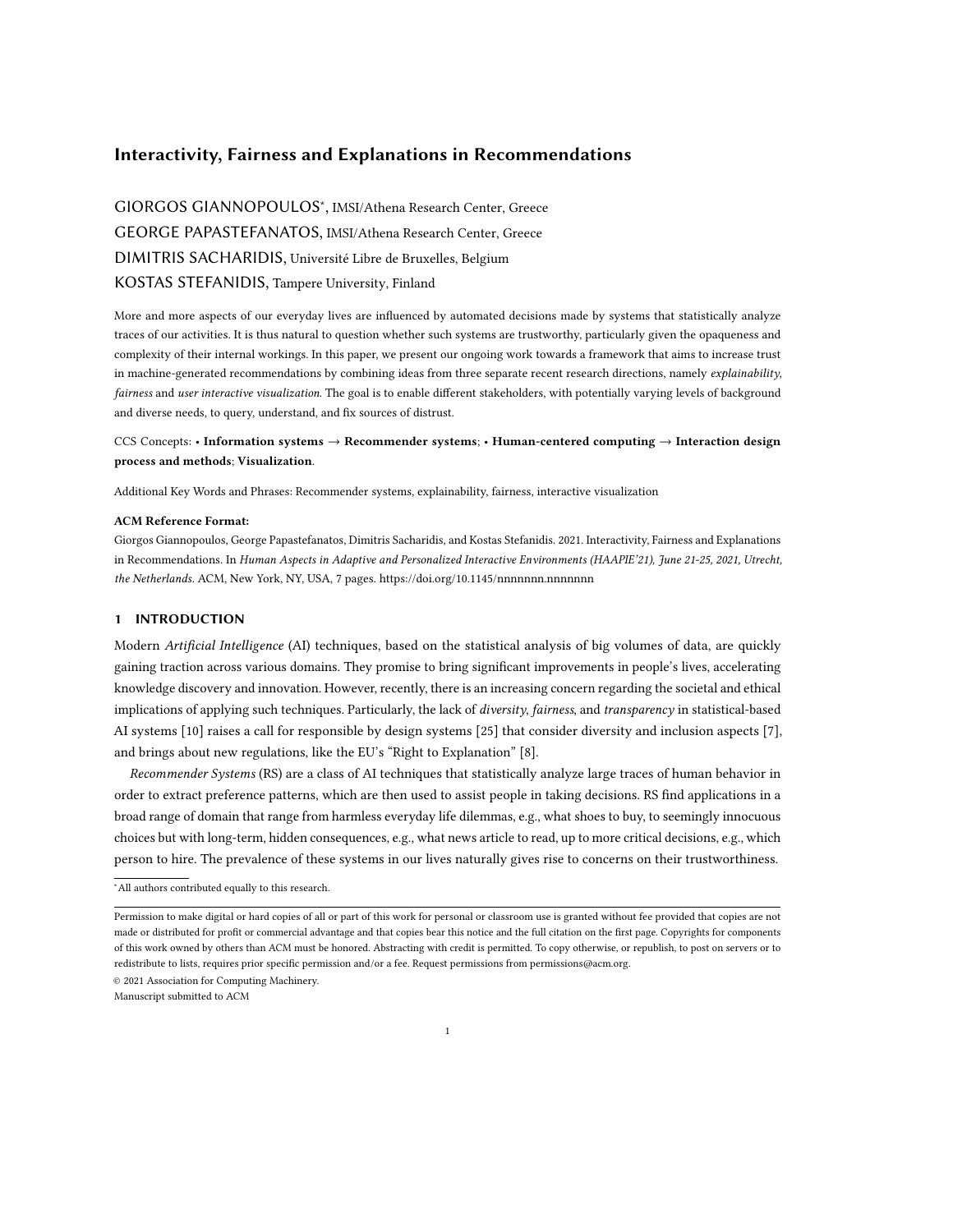In this paper, we present our ongoing work towards the implementation of a framework called INFER that aims to improve the trustworthiness of recommender systems by combining ideas from three distinct research directions: explainability, fairness and user interaction. Explanations are an important mechanism to promote trust, as they provide human-understandable interpretations of the inner working of the system. However, they alone cannot assure that the system exhibits certain desirable ethical traits, such as being non-discriminatory, diversity-aware, bias-free, which we collectively refer to as aspects of fairness. Moreover, we believe it is vital that the human remains in the loop, able to interact with, and control the behavior of the system in an approachable manner. Although there exist recent works that handle individually or in combinations the aforementioned research directions, to the best of our knowledge, no approach takes the ambitious, holistic view of researching the intersection of these directions.

We set out the following *objectives* for the INFER framework: (1) to provide explanations capable of conveying, among others, fairness aspects; (2) to allow the auditing of the system for fairness and the discovery of latent source of bias via explanations; (3) to semi-automatically intervene to ensure system fairness; and (4) to interact with users to facilitate and guide the aforementioned functionality. We note that while the majority of existing works focus on certain use-cases, the envisioned framework targets the needs of different stakeholders, such as consumers of recommendations, providers/producers of objects to be recommended, system owners, and regulators/auditors, who may have a varying level of familiarity and expertise with the system and the underlying technologies. The long-term vision is to enable these different stakeholders to query, understand, and fix sources of bias and discrimination in recommendations, in an accessible, understandable, and transparent manner.

This paper is structured as follows. In Section 2, we discuss the state of the art and the topics we find more challenging for advancing research in this area. In Section 3, we describe the major components of the INFER platform, including technical insights for each of them. Finally, in Section 4, we discuss conclusions and future steps.

#### 2 BEYOND STATE-OF-THE-ART

Fairness. By fairness, we typically mean lack of discrimination. Typically, the definitions of fairness are based on the values of one or more sensitive attributes, such as gender or race. In RS, research discerns between fairness concerns appropriate to consumers and providers [\[6\]](#page-6-5), with various definitions proposed [\[20\]](#page-6-6). Methods for achieving fairness in RS can be distinguished as pre- (modifying the input to the RS, e.g., by performing database repair [\[24\]](#page-6-7)), in- (modifying algorithms to produce fair recommendations, e.g., by removing bias using matrix factorization [\[34\]](#page-6-8) or variational autoencoders [\[5\]](#page-6-9)) and post-processing (modifying the output of the algorithm, e.g., [\[13\]](#page-6-10)). When fairness with respect to consumers and to item providers is important, an approach is to negotiate the trade-off between fairness and accuracy and improve the balance of user and item neighborhoods in collaborative filtering techniques [\[6\]](#page-6-5).

As this research field is still in its early stages, it lacks clarity and consistency, with each work introducing a new definition of fairness. Our work attempts to categorize possible fairness concerns for different stakeholders. Moreover, current research typically operates on the premise that the sources of discrimination and the potential harms are known beforehand. However, there may exist latent sources of bias not previously recognized. An exhaustive examination of combinations of object attributes is neither sufficient nor feasible. Instead, we target at introducing explanations to interactively guide a human into discovering unrecognized, latent biases and harms, via semi-automatic processes.

Explainability. Explanations make AI systems more transparent and trustworthy. A line of research is on proxy models that approximate AI system decisions with a simpler interpretable model, e.g., [\[21\]](#page-6-11). Another direction is counterfactual explanations that present examples where the opposite decision would be observed [\[12,](#page-6-12) [32\]](#page-6-13). For RS specifically, the most common purposes of an explanation are: to show how the system works (transparency); to help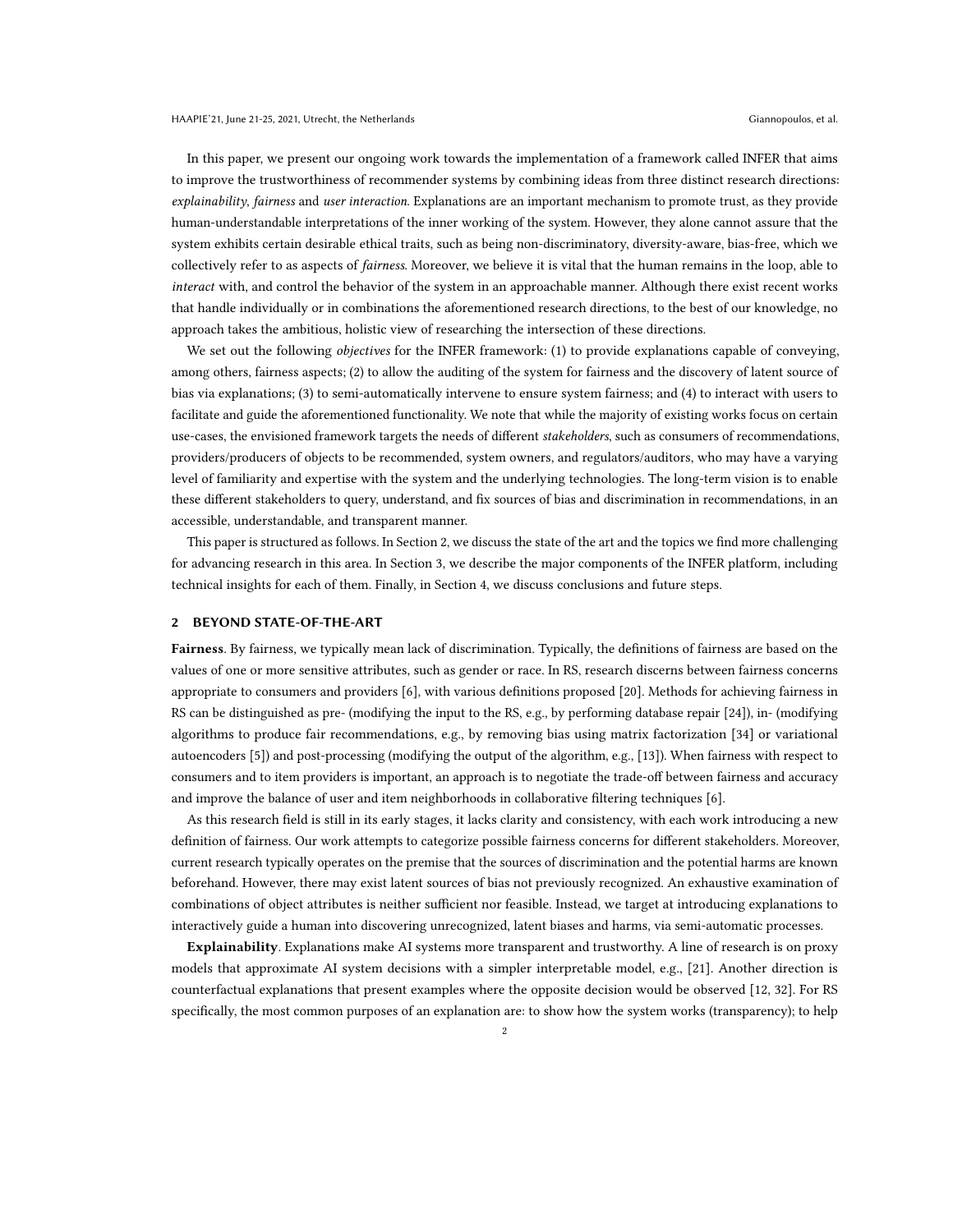users make good decisions (effectiveness); to increase trust in the system; to convince users (persuasiveness); to increase users' perceived satisfaction; to enable users to tell the system it is wrong (scrutability) [\[28\]](#page-6-14). Modern RS are based on model-based collaborative techniques, such as matrix factorization and deep neural networks, that have a large number of parameters not directly interpretable. Therefore, it is necessary to employ black box techniques to provide plausible interpretations to RS outputs. Regarding assessment of explainability for recommendations, [\[29\]](#page-6-15) proposed a set of evaluation criteria, such as efficiency, effectiveness, persuasiveness, transparency and satisfaction.

Current techniques focus on a single stakeholder, namely the end-user of the recommender (i.e., the consumer) and seek to explain/interpret a single outcome of the system: e.g., why was I given this recommendation? In contrast, we investigate approaches that are suitable for different stakeholders, and require explaining a set of system outcomes: e.g., why did my product not appear in the recommendations to these people [\[27\]](#page-6-16)? Moreover, existing explainability approaches provide general-purpose explanations, and are unsuitable for fairness-specific explanations that should incorporate notions of sensitive attributes, protected groups, treatment/impact, etc. In contrast, we target at techniques that assess explanations based on their importance in understanding the cause of unfairness.

Interactive Visual Explanations. Big data presents many challenges related to the rendering and presentation of large numbers of data points. Sampling techniques return approximate results [\[19\]](#page-6-17), while aggregation techniques compute statistical summaries [\[11\]](#page-6-18). Recent work guides users with visualization recommendations [\[16\]](#page-6-19), by considering user preferences and past behavior. Interactiveness in RS is typically served via visualization approaches and interactive explanations. Visualization approaches offer additional information to the user about the recommendations received, via histograms presenting rating distributions [\[9\]](#page-6-20), tag clouds summarizing product content [\[31\]](#page-6-21), and interactive graphs showing neighborhoods [\[14\]](#page-6-22). Our purpose of interactiveness and visualization is to improve or guide the explanations provided. [\[7\]](#page-6-3) offers design guidelines to assess explainable user interfaces.

Although there exist several visualization methods and tools for a variety of datasets and algorithms, including AI systems, they focus on either presenting simplistic explanations to end-users or on trying to visualize complex models for experts. Further, the dimensions of fairness, automatic bias factors discovery and user-interactive fairness corrections and explanation are absent from such systems. INFER proposes new visual representations of aspects of fairness in RS and new visual operations for presenting rich explanations in an interactive manner.

#### 3 INFER FRAMEWORK

This section presents the envisioned INFER framework. First, we present the objectives that prescribe the development of the proposed methods, then we described the proposed framework as a fully conceived and implemented platform supporting the above objectives. Finally, we discuss the expected impact of INFER.

#### 3.1 Objectives

Objective 1: Fairness-aware explanations. The goal is to increase trust by providing explanations that convey fairness aspects. Examples of such explanations to consumers of recommendations and to product providers, respectively, are: "The system is gender-blind. A similar person like you but with opposite gender would get the same recommendations.", and "The system satisfies provider exposure fairness. Your products are recommended as frequently as those of other providers."

Objective 2: Explanation-based fairness audit. The goal is to increase the transparency of the system by examining whether fairness concepts are violated. Explanations can express a violation of fairness, e.g., when explanations as those in Objective 1 cannot be provided. But more importantly, explanations can help identify underlying causes. For example,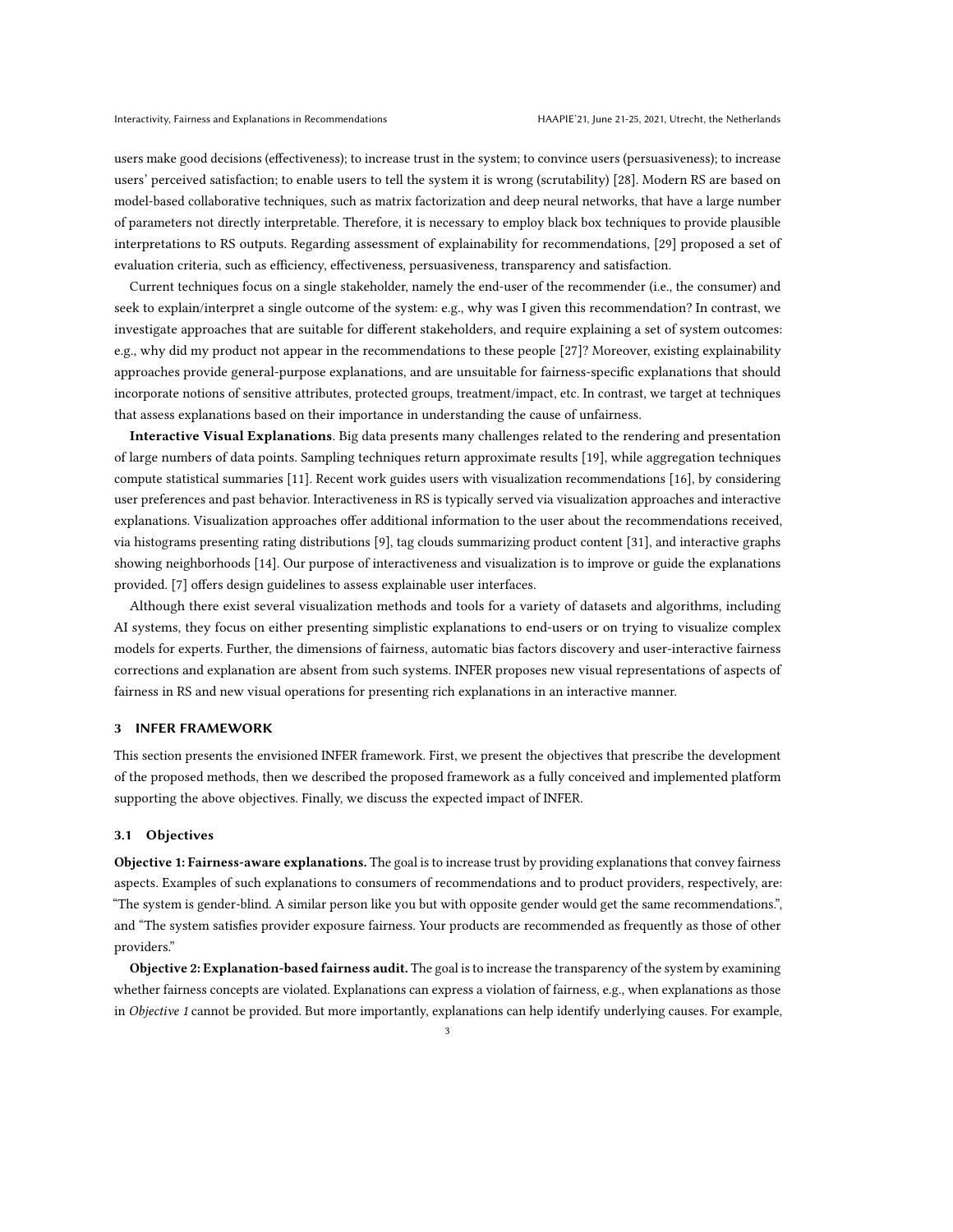assume that the products of a tour operator are only being recommended to white tourists. An appropriate explanation engine might provide additional insight, e.g., these recommendations are better explained by values of the income attribute, indicating thus a bias in data (whites are over-represented in certain income groups). Going further, we envisage a system that efficiently and effectively navigates the space of possible explanations for a set of observations, and semi-automatically detects violations of fairness, that could not be manually defined or even recognized by experts.

Objective 3: Explanation-driven fairness by design. As per Objective 2, explanations may uncover causes of unfairness, and thus provide valuable feedback for the system owner in how to address them. For example, additional data or a calibration approach might be required to mitigate the unfair treatment of the tour operator. The challenge here is how to decide on the appropriate fairness intervention approach (pre-, in-, post-processing) based on fairness-aware explanations. Another complicating aspect is when multiple interventions from different stakeholders are required. The challenge is how to balance recommender effectiveness, while upholding multiple dimensions of fairness.

Objective 4: Interactive explanations. Explanations provide an intuitive, human-friendly way of understanding the inner workings of complex systems. Most approaches, however, tend to not close the loop, i.e., do not offer user control and feedback. Our objective is to design visual and interactive methods for users to control, refine, adjust the explanation received, via means of follow-up explanations, e.g., "But why was I not recommended this product?", and adjustments on fairness definitions and parameters, e.g., "Consider instead this group of people to be protected."

#### 3.2 Research Directions

INFER proposes a holistic framework for supporting user-interactive, fairness-aware explanations on RS. The architecture, depicted in Figure [1,](#page-3-0) presents the core components that encapsulate the research to be performed, and which we

<span id="page-3-0"></span>

Explanation Engine. Our work starts off from previous work on the field [\[7\]](#page-6-3), in order to identify suitable models to cover a wide range of stakeholders, with diverse roles, technical knowledge, and explanation needs from a recommender system. Specifically, we investigate how the explanation algorithms and interfaces in recommender systems can significantly achieve the explainability objectives such as interpretability and scrutability, which are not yet well explored in previous research. This will also lead to novel techniques for interpreting complex recommendation models.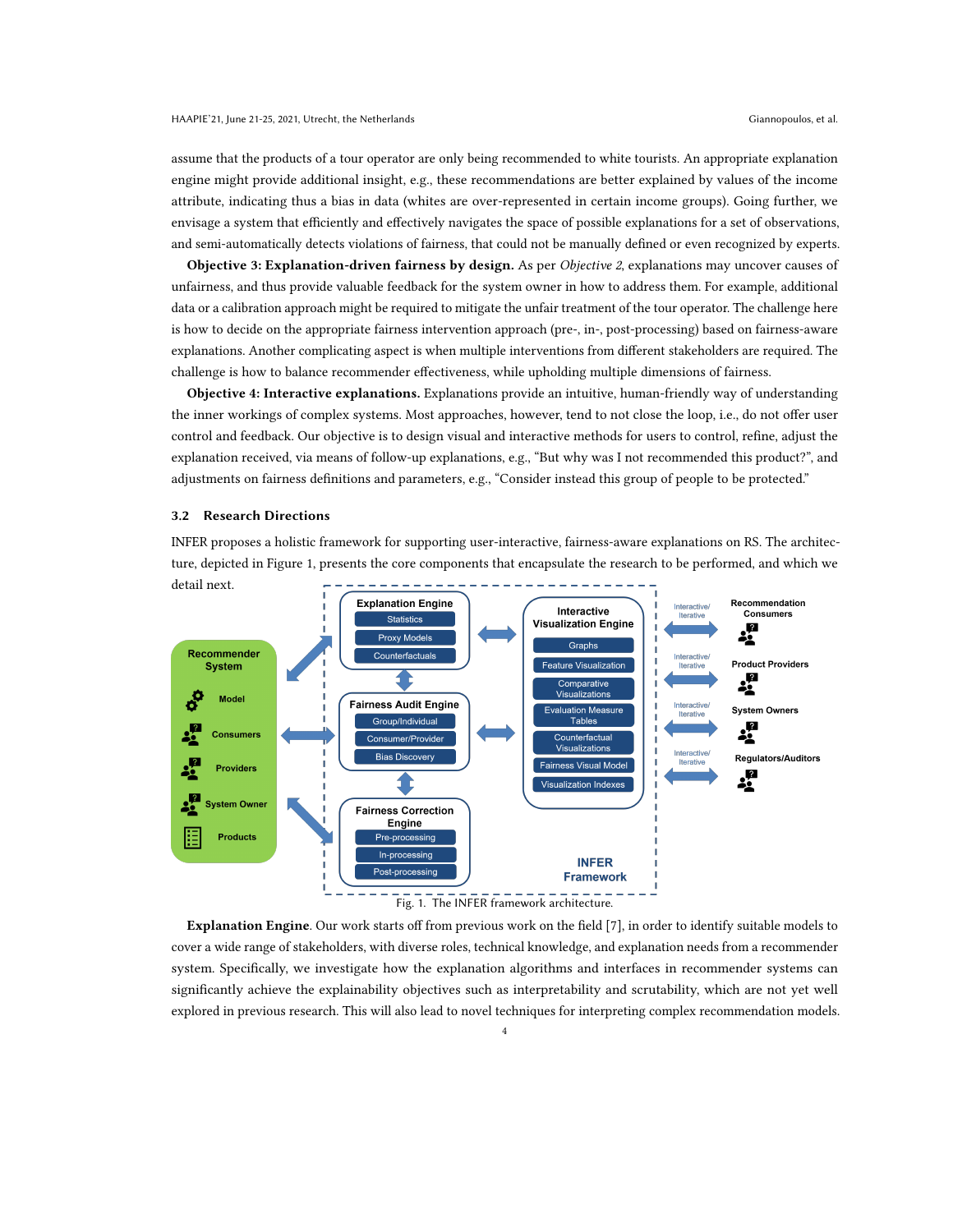An important research activity is to investigate how to adapt popular paradigms, such as proxy models [\[21\]](#page-6-11), and counterfactual explanations [\[32\]](#page-6-13), so that they can convey fairness concepts. In our work so far [\[12\]](#page-6-12), we have developed a mechanism to generate counterfactual explanations for recommendations produced from arbitrary, opaque, and complex models. To explain a single recommender output, it may be sufficient to consider explanations that involve the sensitive attributes. However, to explain a set of outcomes, novel techniques beyond the state-of-the-art are necessary.

Fairness Audit Engine. This component serves two purposes, to explain why a specific fairness concept is violated, and to identify potential latent fairness violations. For the first, the goal is to determine the most important cause for a specific unfairness incident. Specifically, we will devise techniques that allow auditing for fairness based on explanations, an unexplored research direction. A large space of possible explanations will be considered, e.g., alternative local models, counterfactuals. Alternatives will be ranked based on the degree of unfairness they can explain (e.g., how likely it is to observe a specific counterfactual example that proves unfairness) and their suitability for different stakeholders (to be determined via user studies).

For the second purpose, we aim to extend our ideas in order to semi-automatically, and interactively detect unrecognized, latent fairness violations and their sources. To the best of our knowledge, no previous work has considered this direction. For this purpose, we assume that the end-user provides additional data features. Then the engine explores the space of explanations for a series of observations to identify potential instances of unfairness.

At the core of this engine, are algorithms that explore alternative explanations and enable stakeholders to audit for fairness even without having a fixed fairness concern. We will leverage our work in data exploration [\[30\]](#page-6-23), and in auditing techniques [\[4\]](#page-6-24), as well as recent work in the field [\[15\]](#page-6-25).

Fairness Correction Engine. This component will use explanations to design and develop algorithms that semiautomatically correct fairness. In addition, we focus on manual fairness correction methods by providing to the end users a series of configurations that consider a number of fairness definitions, like statistical parity and equalized odds. We aim to extend both pre-processing and post-processing methods for ensuring fairness in order to allow fairness correction at the training data level or the ranked outputs level. Semi-automatic methods will be based on counterfactual fairness [\[15\]](#page-6-25), while manual fairness correction methods will be able to exploit the whole range of the fairness audit engine, providing the end user a series of configurations w.r.t. candidate fairness dimensions, as well as state of the art fairness definitions.

Our focus will mainly be on extending post-processing fairness methods, so as to develop model-agnostic methods, ensuring their easy adoption. However, pre-processing methods will also be considered in order to allow fairness correction in the level of the training data, in cases this is required by certain stakeholders an scenarios. We will exploit our previous works on measuring popularity bias in collaborative filtering data [\[4\]](#page-6-24), on how to ensure long term fairness in recommenders using variational autoencoders and other collaborative filtering models [\[3,](#page-6-26) [22,](#page-6-27) [26\]](#page-6-28), and on how to balance effectiveness with fairness for consumers and providers [\[23\]](#page-6-29).

Interactive Visualization Engine. This component will provide the end-user interface and the visual methods for users to visualize explanations and apply different explanation operations. These will cover the whole pipeline of: selecting and configuring explainability algorithms; exploring intermediate results and re-configuring/tuning them; comparing the results of different explainability algorithms; measuring and ranking the fairness bias in fairness dimensions identified by the explainability models; selecting such dimensions for fairness correction; assessing fairness correction results.

We will study how explanation of fairness can be visually represented in the form of charts, such as traditional scatters or histograms, as well as counterfactual charts, feature visualizations, comparative charts, precision measure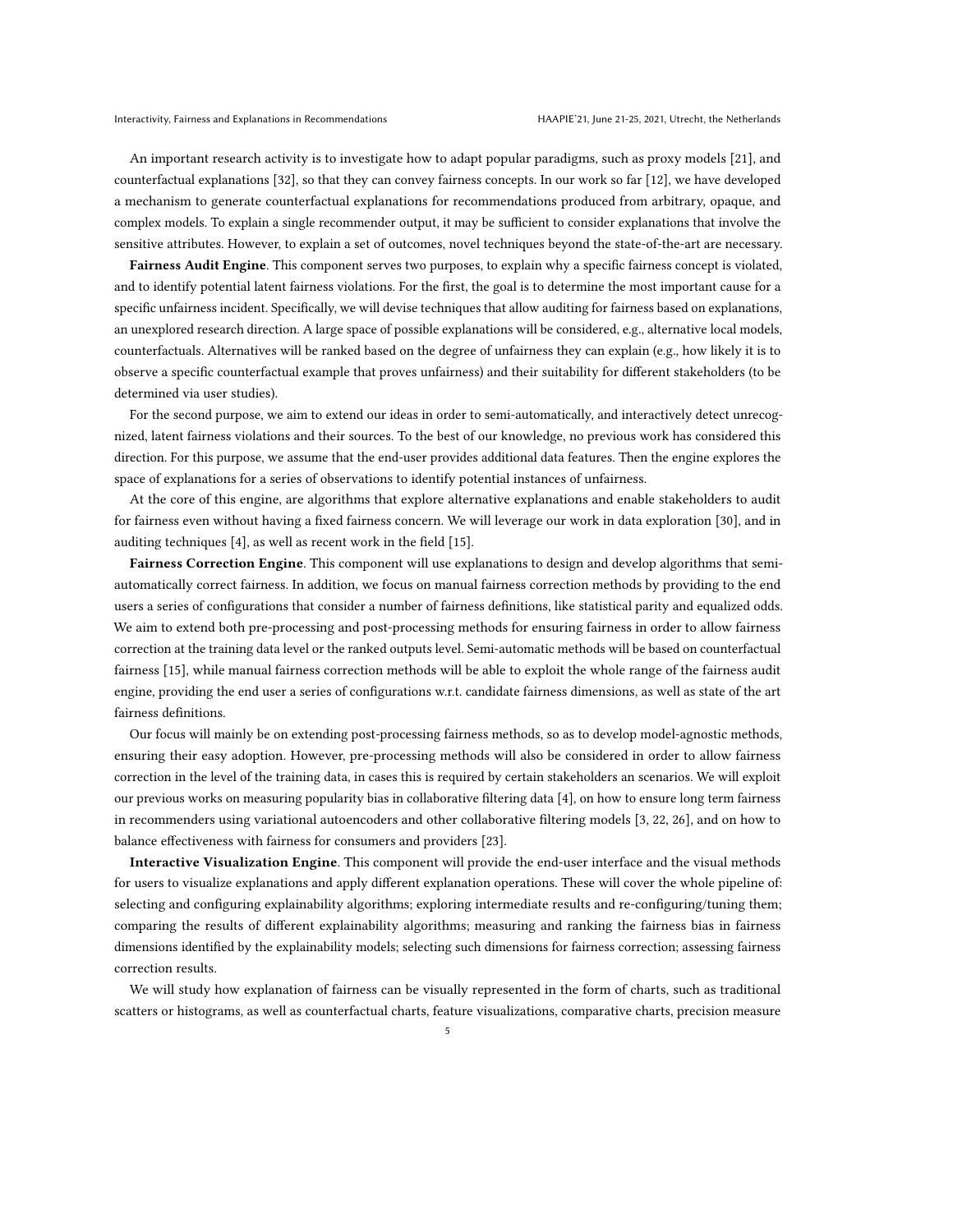tables and dependency graphs. We will propose techniques for the iterative interaction of the user, i.e., how the user can interactively apply a series of visual operations that reveal and correct different aspects of fairness. We will base our work on our previous works of visualization tools ([\[1\]](#page-6-30),[\[18\]](#page-6-31), [\[2\]](#page-6-32), [\[17\]](#page-6-33)), considering also recent works on fairness-aware visualization, like the Silva tool [\[33\]](#page-6-34). The above visualization interfaces will provide a rich set of facilities, allowing expert users to delve into details of models and results, and use the obtained insights to properly configure fair recommendation models.

#### 3.3 Expected Impact

INFER examines an interdisciplinary topic between societal studies and computer science. It develops novel algorithmic methods on explainability and visualization to leverage principles, such as transparency, trust, fairness and ethics into the functioning and the result of RS. Thus, INFER is expected to have impact in three directions: scientific, societal and commercial.

Scientific. INFER aims to interpret the inner representations and decisions of black-box models in RS and lay the foundations for such systems that can be audited and "tested for explainability" by design. The expected impact will affect the scientific community in the short and long term but will also open opportunities for societal and economic impact in the long term. Our goal is to draw the public's and researchers' attention to the potential societal risks that RS may bring and set the ground for a new generation of responsible recommenders by design.

Societal. User understanding, trust, transparency, usability and fairness are our core objectives. The identification of latent or complex sources of bias in existing RS and datasets will further abet towards discrimination elimination in societies. Further, INFER recognizes as stakeholders, with the right to the above principles, not only consumers, but also product providers, handling potential biases for both ends. It will also enable the auditing of RS systems by stakeholders that may only have a minimum level of understanding of the underlying technologies and concepts.

Commercial. The above societal opportunities can directly lead to commercial gains, since transparent, trustworthy and fair RS are expected to increase the engagement of both customers and vendors, and thus increase commercial exploitation/profits. INFER focuses on the user interactive explainability and fairness of RS, which comprise a category of AI systems widely used in a plethora of application areas. Further, at the core of the proposed research lies the effective integration of explainability and fairness methods and their exploitation via novel, interactive visualization tools.

## 4 CONCLUSION

In this paper, we have presented our vision on jointly researching the fields of explainability, fairness and user interactive visualization, towards enhancing the transparency, trust, fairness and user experience on recommender systems. Based on our previous work on the fields of statistically analyzing large data sets, identifying source of bias, and visualizing complex relationships, we identify existing gaps and challenges and we propose the INFER framework for addressing these challenges.

## ACKNOWLEDGMENTS

This research has been co-financed the project "Moving from Big Data Management to Data Science" (MIS 5002437/3) as well as by the Hellenic Foundation for Research and Innovation for the project VisualFacts (#1614) - 1st Call of Research Projects for the support of post-doctoral researchers.